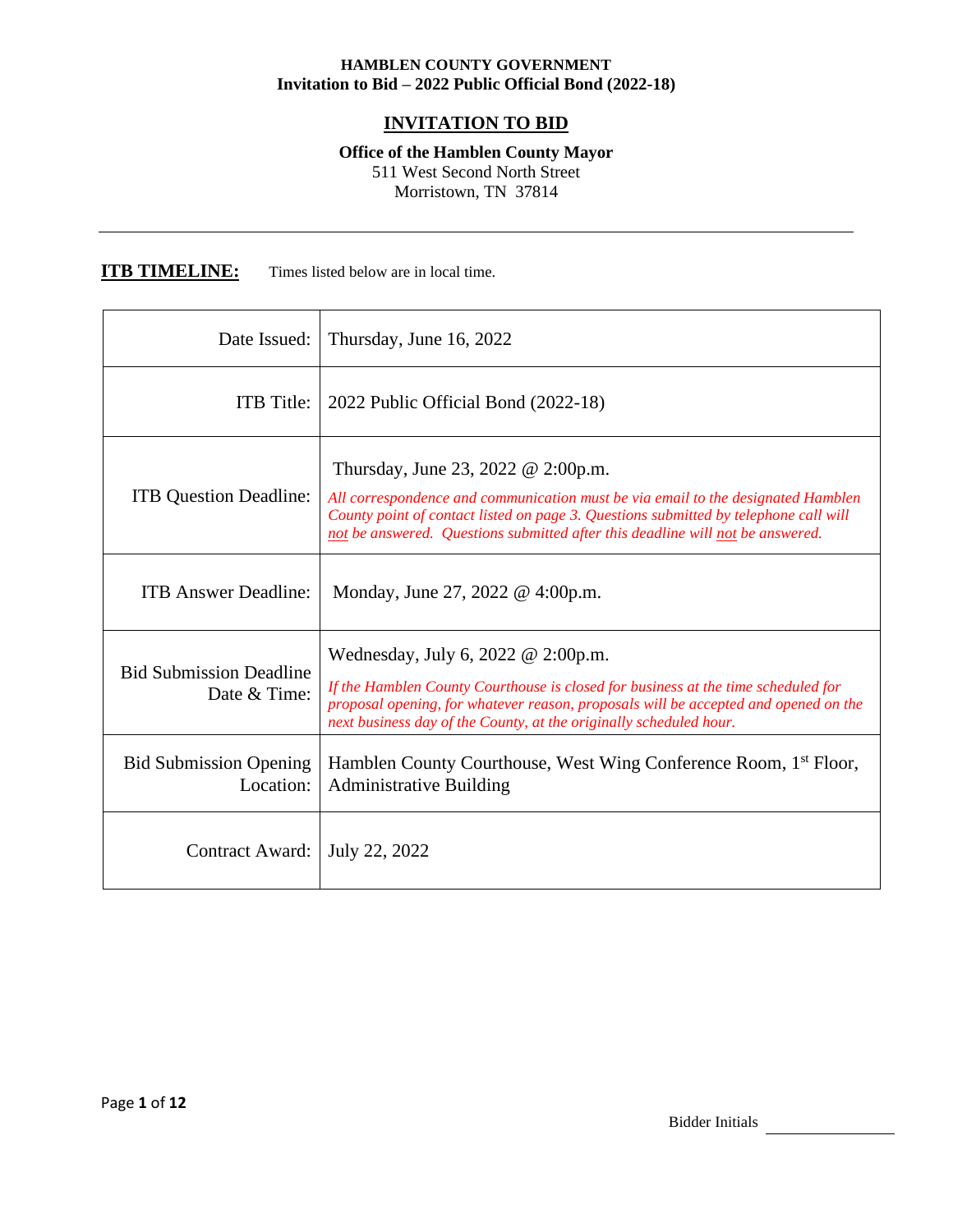## **INTRODUCTION:**

Hamblen County (hereafter referred to as "County") is soliciting sealed, competitive bids for a public official bond as stated in the specifications listed on page 3 of this document.

Award will be made to the lowest responsive and responsible bidder.

## **TABLE OF CONTENTS:**

- I. Specifications
- II. General Information
- III. Submission Requirements
- IV. Forms:
	- a. Bid Form
	- b. Exceptions Form
	- c. Anti-Collusion Statement
	- d. Certification of Compliance Iran Divestment Act
- V. ITB Submission Checklist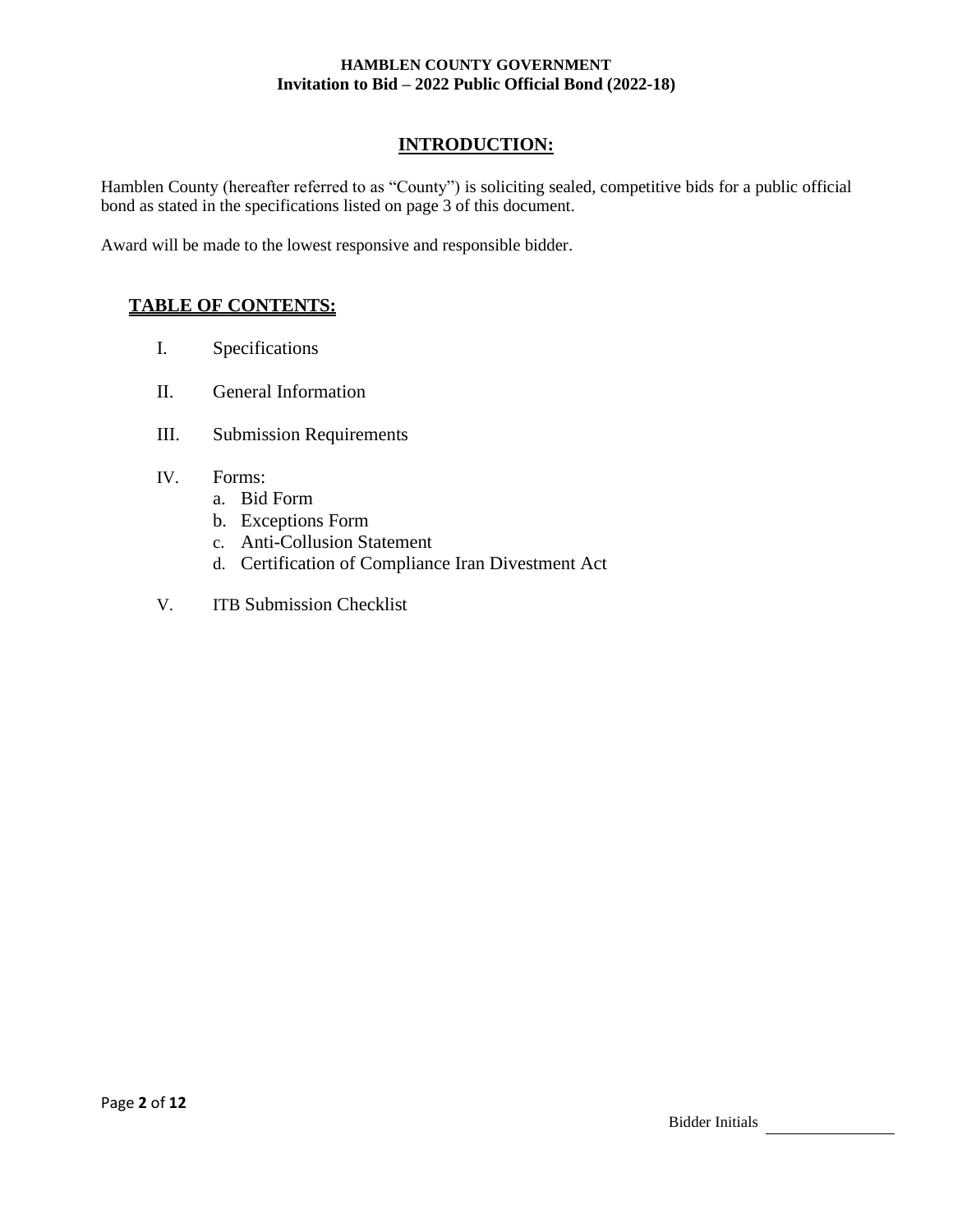## **I. SPECIFICATIONS:**

- Corporate Surety Bond for the public official serving as the Hamblen County Trustee according to Tennessee State Statute (§8-11-101 thru 103) reference.
- 2022 Trustee Bond Calculation per §8-11-103 TCA listed below.

| <b>Corporate Surety</b>             | <b>Revenues</b> | <b>Bond Amount</b> |
|-------------------------------------|-----------------|--------------------|
| 4% up to \$3,000,000                | 3,000,000       | 120,000            |
| 2% of excess over \$3,000,000       | 158,529,257     | 3,170,585          |
| <b>Corporate Surety Bond Amount</b> |                 | 3,290,585          |

- Bond must be for a four (4)-year term beginning on September 1, 2022 thru August 31, 2026
- All bonds must be executed on the appropriate **bond form** which has been prescribed by the Comptroller of the Treasure and approved by the State Attorney General.
- All bonds must have the surety power-of-attorney documentation attached.

# **II. GENERAL INFORMATION:**

## **Project Administrator:**

The County Finance Department is the sole point of contact for this procurement. All communication between prospective bidders and the County upon receipt of this ITB shall be in email form to the County Finance Department as follows:

Johnna Harrell 511 West Second North Street Morristown, TN 37814 Telephone: 423-586-1931 Email: [Johnna.harrell@co.hamblen.tn.us](mailto:Johnna.harrell@co.hamblen.tn.us)

Any other communication will be considered unofficial and non-binding on the County. Communication directed to parties other than the County Finance Department may result in disqualification of the prospective proposer.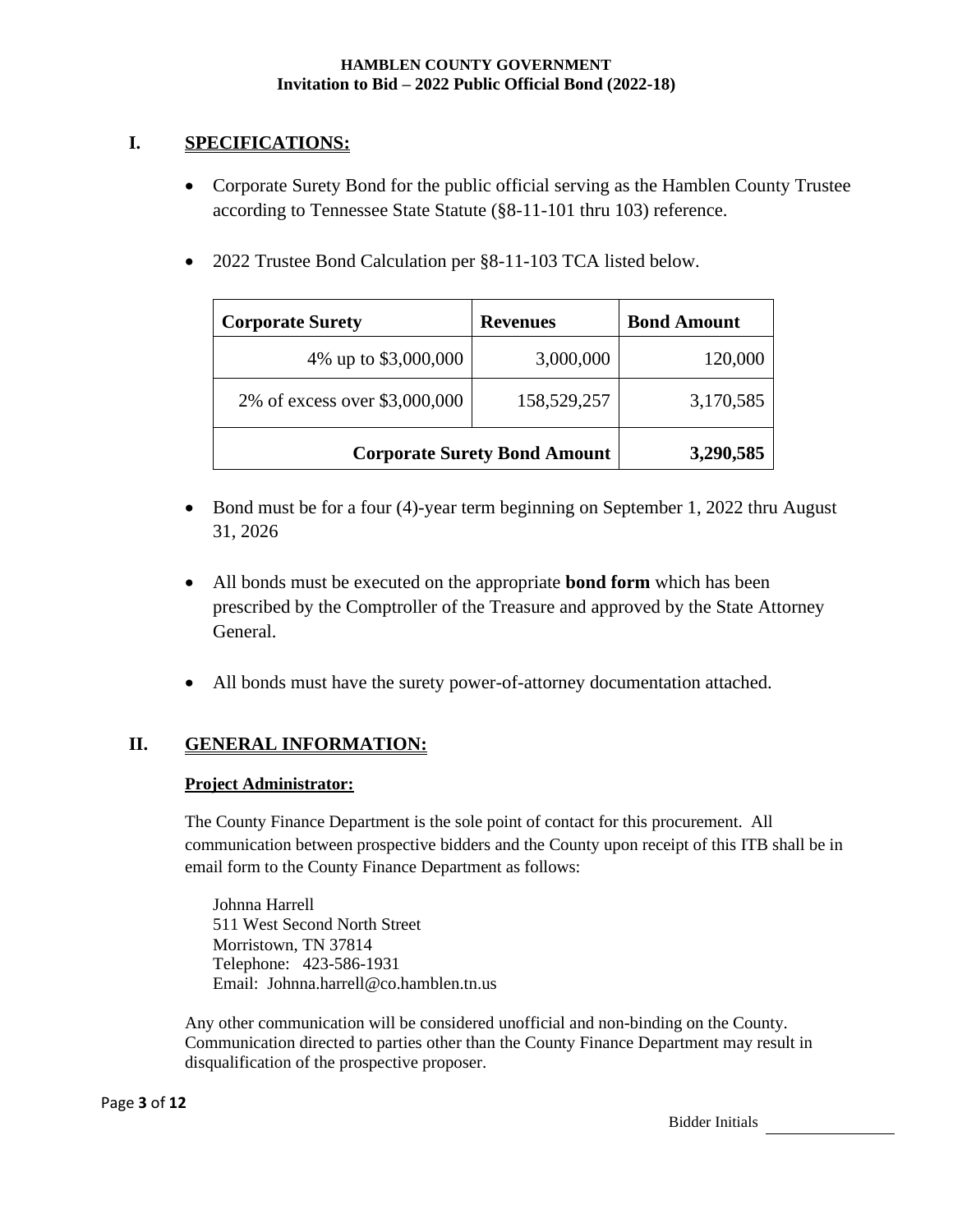#### **ITB Questions and Answers:**

Questions regarding this ITB will be accepted via email to the Project Administrator until 2:00p.m. Thursday, June 23, 2022. Questions submitted by telephone call will not be answered. Questions submitted after this deadline will not be answered.

Questions *and* Answers will be posted to the Hamblen County Government website, www.hamblencountytn.gov, under the Bids & Proposals Tab no later than 4:00p.m., Monday, June 27, 2022.

## **Proprietary Information and Public Disclosure:**

Materials submitted in response to this competitive procurement shall become the property of Hamblen County. All bids submitted will remain sealed until the deadline for submission of bids has expired. Once a bid is submitted to Hamblen County Government and is opened, it constitutes a public record and is subject to the open records request pursuant to the Tennessee Open Records Act.

#### **Cost of Bid Submission:**

The County will not be liable for any costs incurred by any respondent in preparation of a response to this ITB, in conducting of a presentation, or any other activities related to responding to this ITB.

### **Revisions to the ITB:**

In the event it becomes necessary to revise any part of this ITB, addenda will be produced in writing and submitted to all prospective respondents known to the County and will be listed on the Hamblen County website, www.hamblencountytn.gov, under the Bids and Proposals Tab. All addenda issued must be signed and included with the bid submission.

The County reserves the right to cancel or to reissue this ITB in whole or in part prior to the issuance of a purchase order.

#### **Period of Performance:**

Bond should be effective September 1, 2022 thru August 31, 2026.

#### **No Obligation Contract:**

The County reserves the right to accept or reject any or all bid submissions at its sole discretion without penalty and to not issue a purchase order as a result of this ITB. The County also has the right to waive any formal defects in submissions when deemed in the best interest of the County. Further, the County reserves the right to negotiate with any respondent concerning matters which the County determines require clarification or changes not in conformity with the specific requirements set forth herein.

Bidder Initials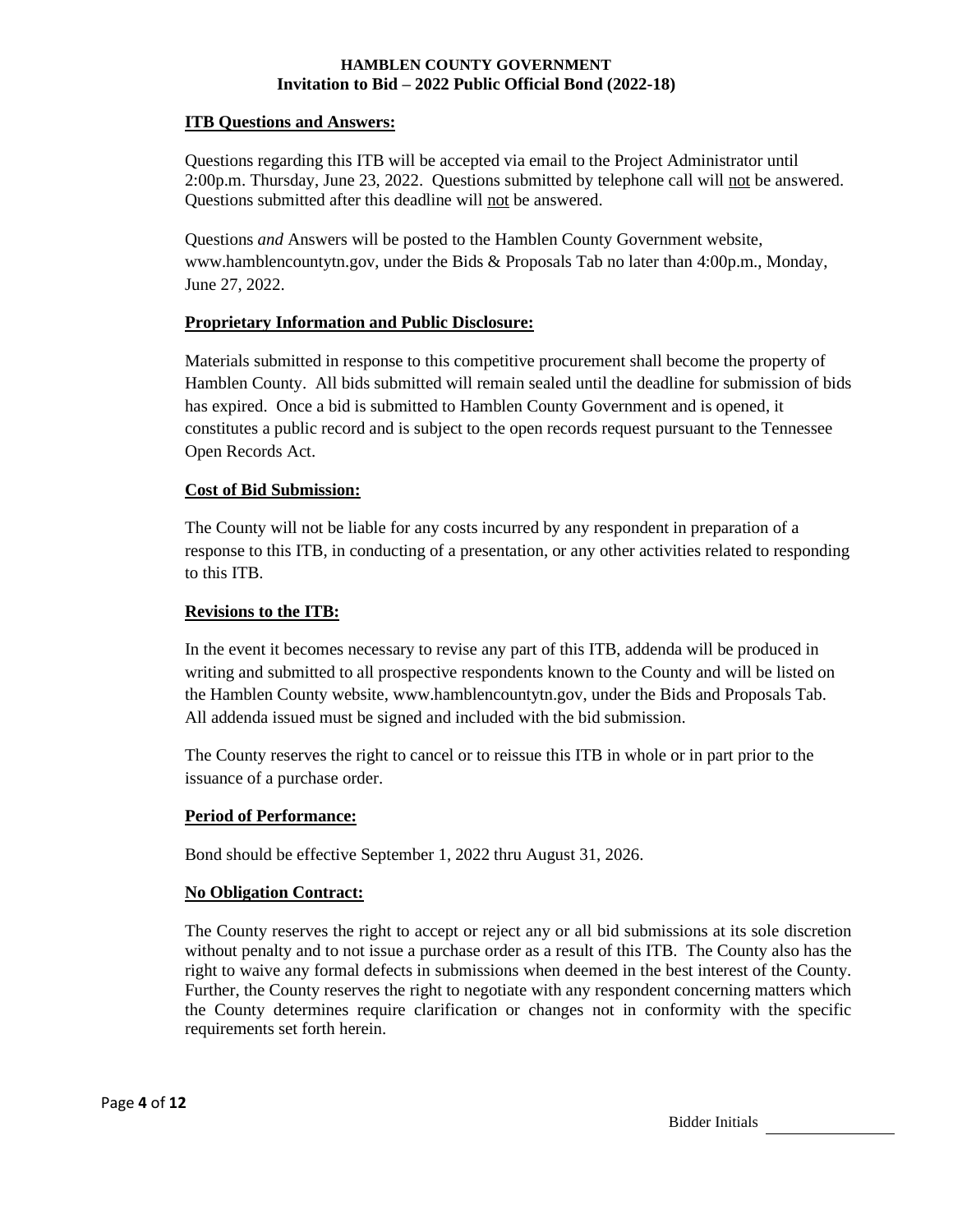## **Right To Withdraw:**

Respondents have the right to request a withdrawal of their proposals from consideration due to error by giving notice at any time before and not later than two (2) days after submissions are publicly opened.

## **Commitment of Funds:**

The Hamblen County Legislative Body are the only individuals who may legally commit the County to the expenditures of funds for a purchase order resulting from this ITB. Obligations on purchase orders that envision extended funding through successive fiscal periods shall be contingent upon actual appropriations for the following years.

## **Invoice Requirements:**

Invoices will be paid within fifteen (15) days after receipt.

Invoices should be submitted to the County Finance Department and include the following:

- 1. Purchase order number assigned by the County;
- 2. A description of the item purchased; and
- 3. The date(s) the item was delivered.

# **III. SUBMISSION REQUIREMENTS:**

All items in this ITB must be included with the bid submission. Respondents are required to submit one (1) complete packet either electronically or in a sealed envelope based on the instructions below. Proposals, whether mailed, hand-delivered or electronically submitted must arrive no later than 2:00p.m. local time on Wednesday, July 6, 2022.

## *Instructions for Submitting Bids Electronically:*

Electronic submission should be sent to Johnna.harrell@co.hamblen.tn.us via WeTransfer.com, an internet-based computer file transfer service. The message line of the WeTransfer page must state: **2022 PUBLIC OFFICIAL BOND ITB#2022-18, JULY 6, 2022 @2:00P.M.** Please note: Bids should be submitted no earlier than June 30, 2022 as the documents are only available for download for seven (7) days and we cannot access them for any reason prior to Wednesday, July 6, 2022 @ 2:00p.m.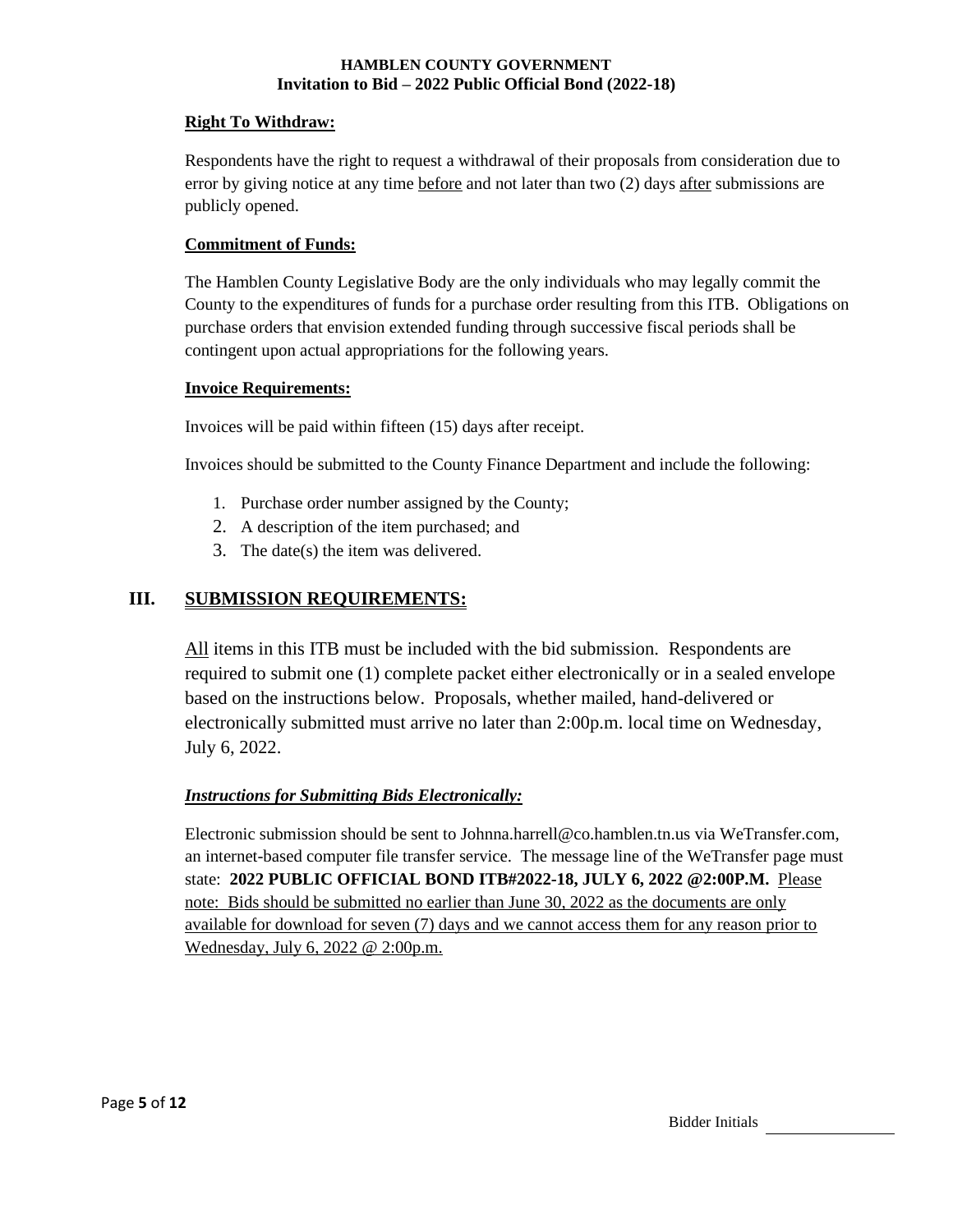## *Instructions for Submitting Hard Copies of Bids:*

Envelopes **must** arrive **sealed** and clearly **marked** with **2022 PUBLIC OFFICIAL BOND ITB#2022-18, JULY 6, 2022 @ 2:00P.M.** on the outside of the envelope to the Hamblen County Mayor's Office, 511 West Second North Street, Morristown, TN 37814, Attention: Johnna Harrell. Bids, whether mailed or hand-delivered must arrive no later than 2:00p.m. local time on Wednesday, July 6, 2022.

Respondents assume the risk for the method of delivery chosen. The County assumes no responsibility for delays caused by any delivery service whether in-person or electronically. Late proposals will **not** be accepted.

## **Submission Content:**

All items listed below **must** be included in your submission.

- 1. Bid Form (attached)
- 2. Exceptions Form (attached)
- 3. Anti-Collusion Statement (attached)
- 4. Certificate of Compliance with Iran Divestment Act (attached)
- 5. Any addenda issued

## **Bid Form:**

The respondent must complete the bid form on page 8 of this document. This includes the respondent's contact information and proposed cost.

## **Exceptions Form:**

The exceptions form listed on page 9 of this document give options of "NO EXCEPTIONS TAKEN" **or** "BIDDER TAKES EXCEPTIONS'. One of these should be selected and submitted with the sealed bid.

If a bidder **has** exceptions to the scope of services listed in this document, they must be listed on the exceptions form on page 9 of this document.

If the bidder **has no** exceptions to the scope of services listed in this document, they should indicate so by selecting, "NO EXCEPTIONS ARE TAKEN" on the exceptions form on page 9 of this document.

## **Anti-Collusion Statement:**

The respondent certifies by signing the anti-collusion statement on page 10 of this ITB that this proposal is made without prior understanding, agreement, or accord with any other person submitting proposals for the same service and that this submission is in all respects bona fide, fair and not the result of any act of fraud or collusion with another person engaged in the same line of business or commerce.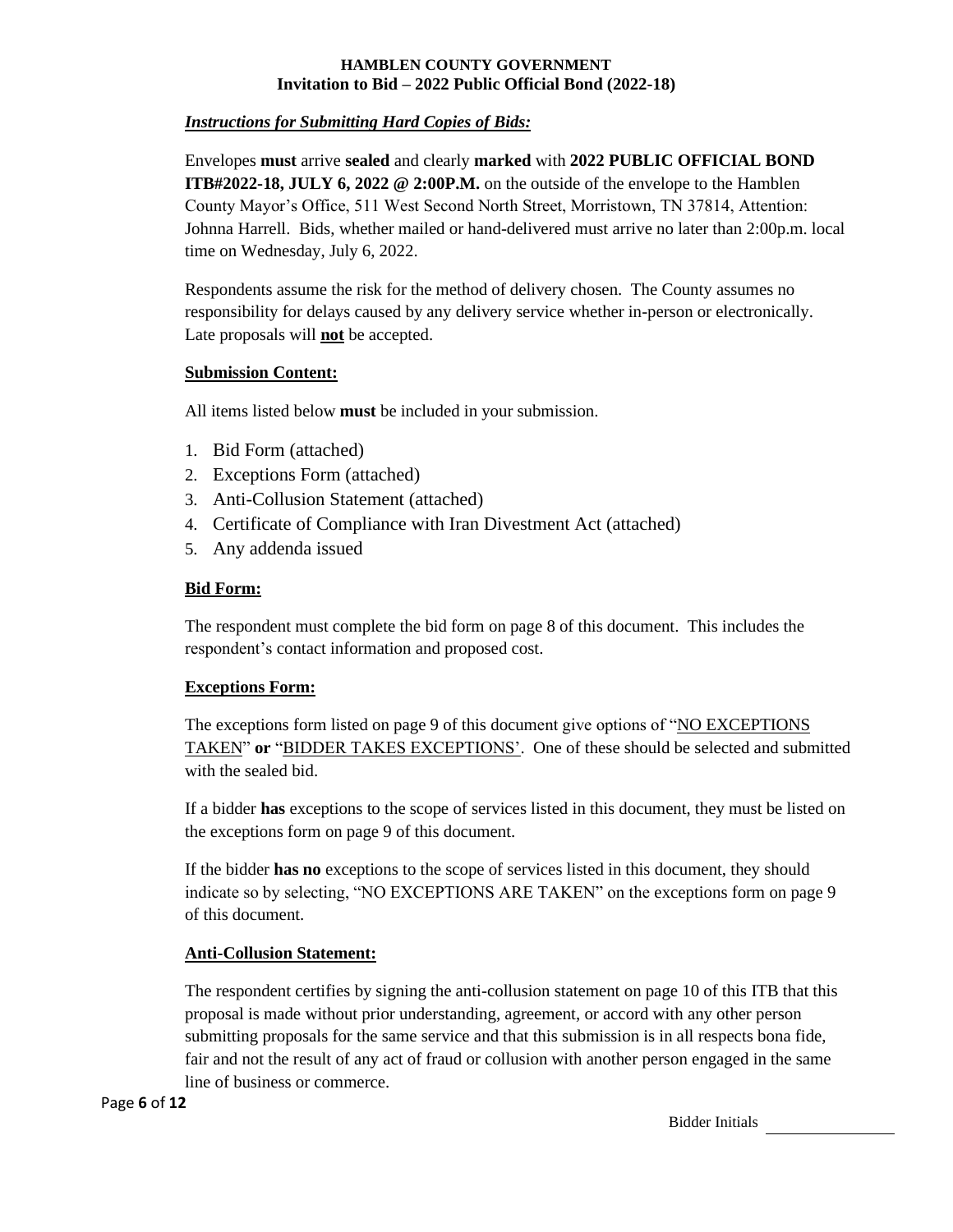#### **Iran Divestment Act:**

The respondent must certify on page 11 of this ITB that neither they nor any of their successors, parent companies, subsidiaries or companies under common ownership or control certifies, under penalty of perjury, that to the best of their knowledge and belief that they are not on the list created pursuant to Tennessee Code Annotated § 12-12-106.

## **Signatures:**

The Exceptions Form, Anti-Collusion Statement, Certification of Compliance with the Iran Divestment Act, and all ITB Amendments must be signed and dated by a person authorized to legally bind the respondent to a contractual relationship.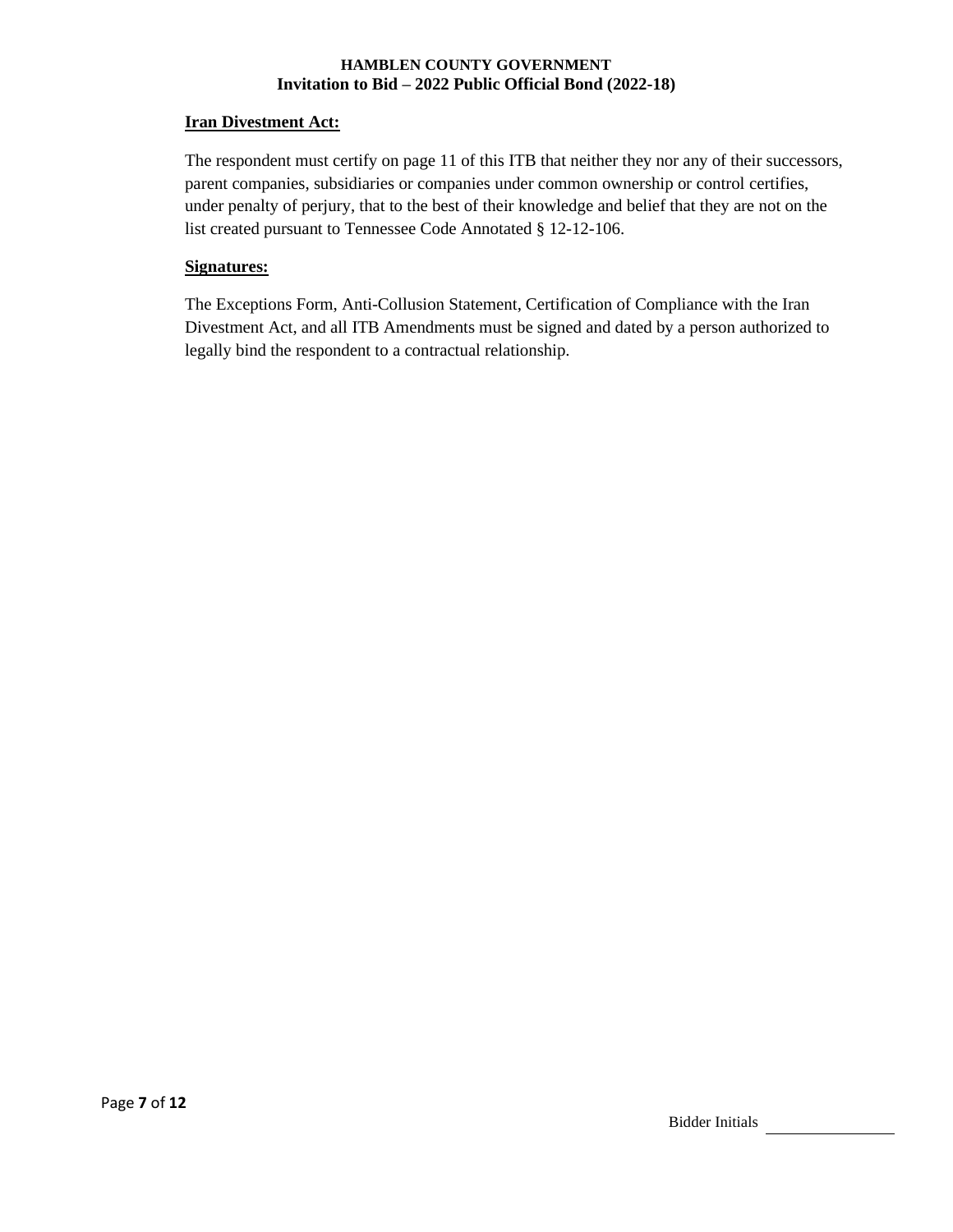# **IV. FORMS:**

# **a) BID FORM**

| Information of company or individual with whom the contract would be written |  |
|------------------------------------------------------------------------------|--|
| <b>Company Legal Name:</b>                                                   |  |
| Address:                                                                     |  |
| Phone:                                                                       |  |
| Primary Point-of-Contact                                                     |  |
| Primary Point-of-Contact<br><b>Email Address:</b>                            |  |

| Public Office | <b>State Statute</b><br>Reference (T.C.A.) | Required Bond<br>Amount | Term    | <b>Bond Start Date</b> | <b>Bond End Date</b> |
|---------------|--------------------------------------------|-------------------------|---------|------------------------|----------------------|
| Trustee       | $8-11-101$ thru $103$                      | \$3,290,585             | 4 Years | 9/1/2022               | 8/31/2026            |

| Cost of Bond Premium for Entire Term if paid in One Payment         |        | $\boldsymbol{\mathsf{\$}}$ |
|---------------------------------------------------------------------|--------|----------------------------|
| Cost of Bond Premium for Entire Term if paid in <b>Installments</b> |        |                            |
|                                                                     | Year 1 | $\boldsymbol{\mathsf{\$}}$ |
|                                                                     | Year 2 | $\mathcal{S}$              |
|                                                                     | Year 3 | $\boldsymbol{\mathsf{\$}}$ |
|                                                                     | Year 4 | $\mathcal{S}$              |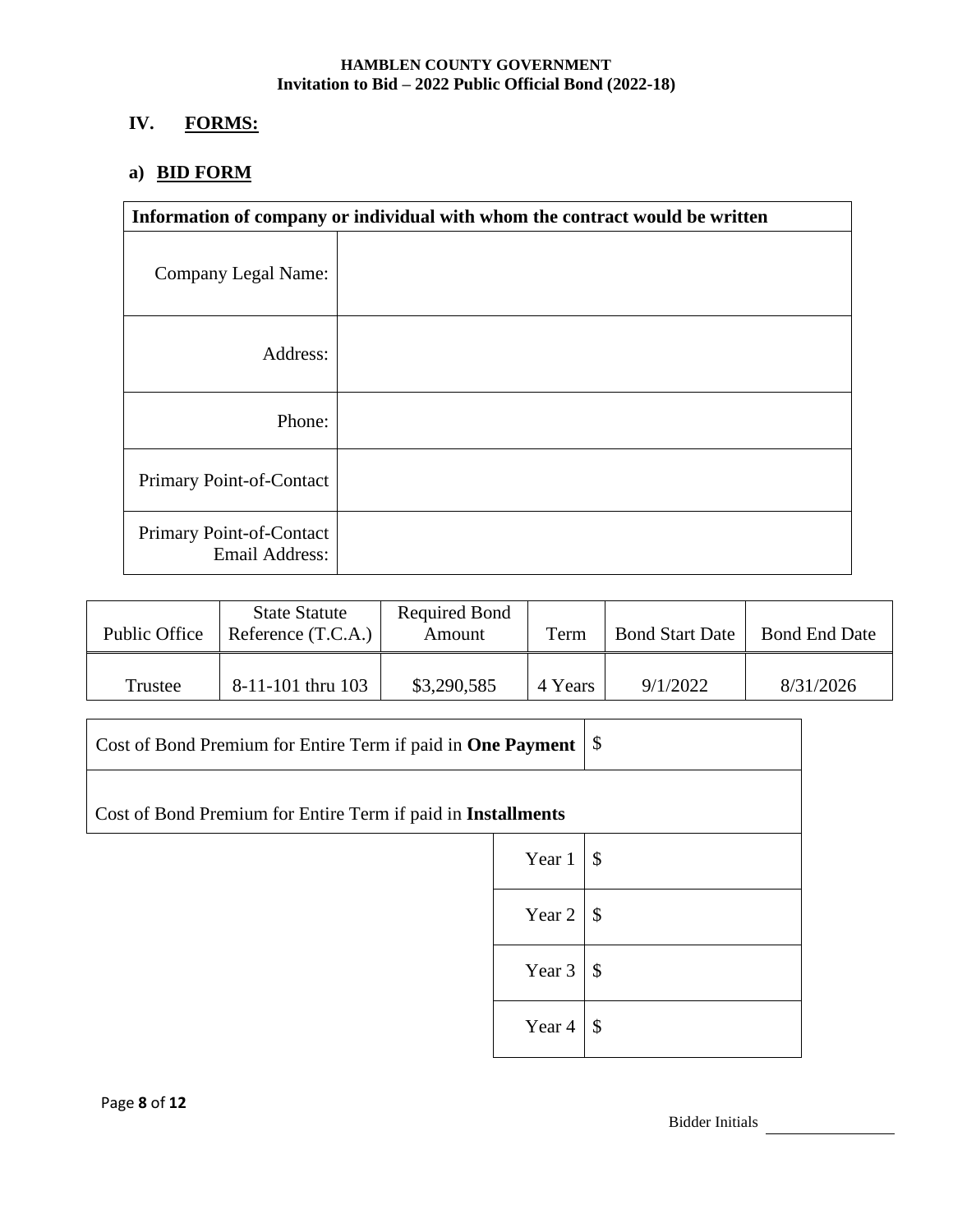## **b) EXCEPTIONS FORM**

*Bidder MUST sign the appropriate statement below, as applicable.*

Bidder understands and agrees to all terms, conditions, requirements and specifications stated herein. NO EXCEPTIONS ARE TAKEN.

| <b>FIRM NAME:</b> |  |
|-------------------|--|
| <b>AUTHORIZED</b> |  |
| REPRESENTATIVE:   |  |
| (printed)         |  |
| <b>AUTHORIZED</b> |  |
| REPRESENTATIVE:   |  |
| (signature)       |  |
| DATE:             |  |

Bidder takes exception to the following terms, conditions, requirements and specifications stated herein.

| <b>FIRM NAME:</b>          |  |
|----------------------------|--|
| <b>AUTHORIZED</b>          |  |
| REPRESENTATIVE:            |  |
| (printed)                  |  |
| <b>AUTHORIZED</b>          |  |
| REPRESENTATIVE:            |  |
| (signature)                |  |
| DATE:                      |  |
| <b>EXCEPTIONS TO NOTE:</b> |  |
|                            |  |
|                            |  |
|                            |  |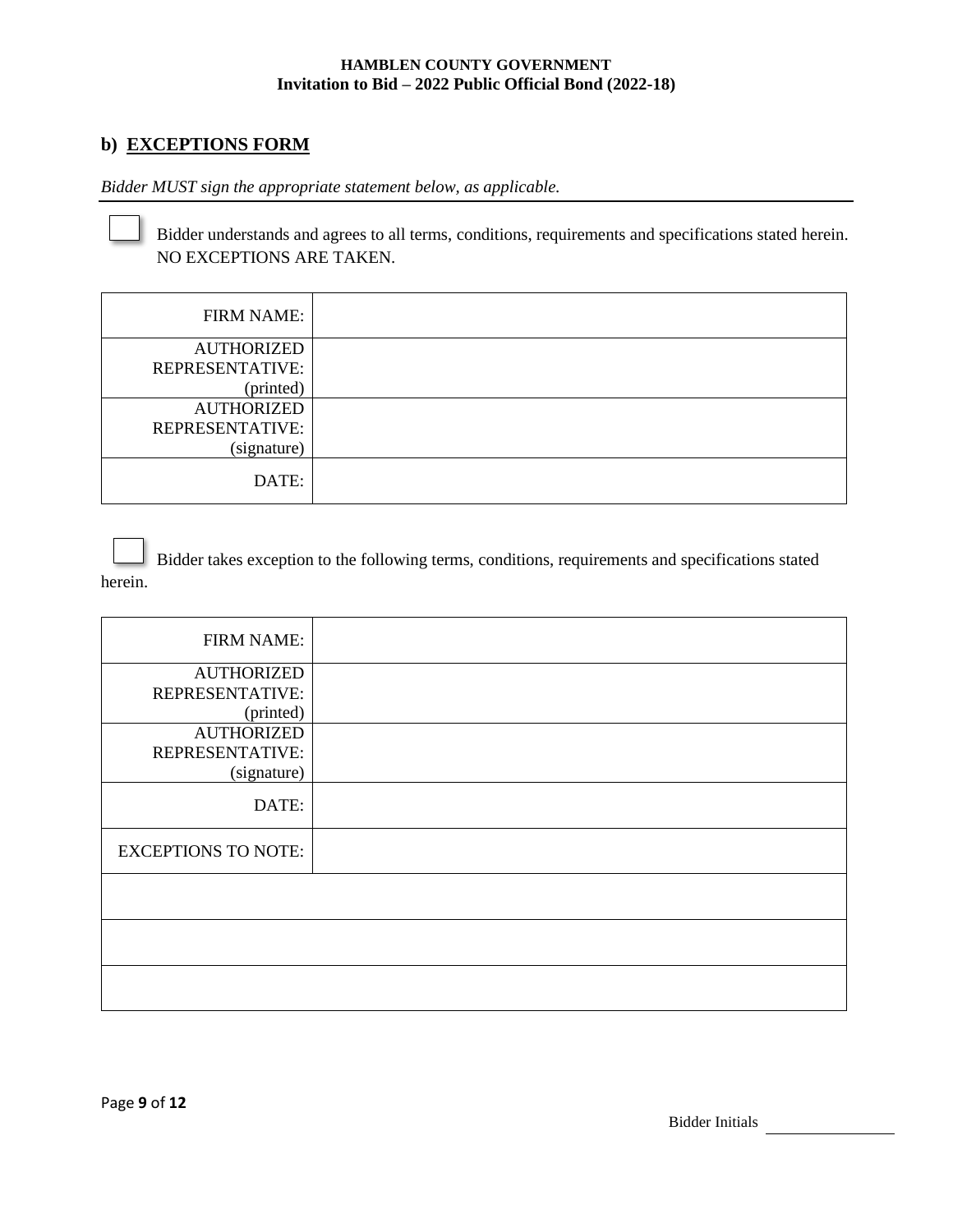## **c) ANTI-COLLUSION STATEMENT**

By signing this form the respondent agrees that he/she has not divulged to, discussed, or compared his/her submission with other respondents and has not colluded with any other respondent whatsoever. Note: no premiums, rebates or gratuities to any employee or agent are permitted with, prior to, or after any delivery of service. Any such violation will result in any contract related to this ITB being null and void and could constitute a felony and result in a fine, imprisonment and civil damages.

The undersigned certifies that he/she has read, understands, and agrees to all terms, conditions, and requirements of this ITB, and is authorized to enter into a contract with Hamblen County Government. This form must be signed personally by the respondent or the respondent's authorized agent. All signatures must be original.

Signature Title

Printed Name Date

By signing this form, the respondent signifies understanding and agreement with Hamblen County Government's Terms and Conditions.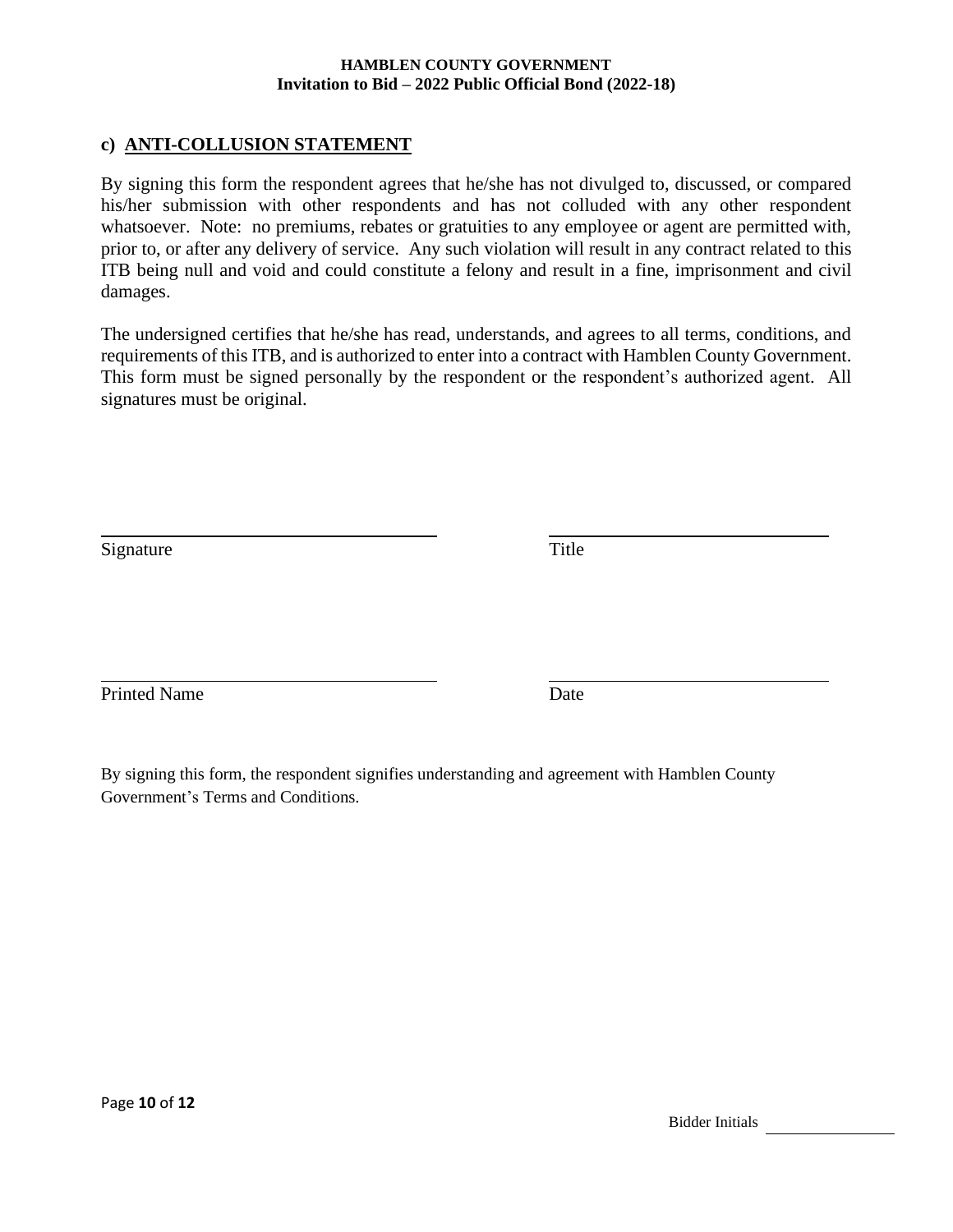# **d) CERTIFICATION OF COMPLIANCE WITH IRAN DIVESTMENT ACT Tenn. Code Ann. § 12-12-101 et seq.**

Comes South Comes Services and Oriental Services and Oriental Services and Oriental Services and Oriental Services and Oriental Services and Oriental Services and Oriental Services and Oriental Services and Oriental Servic (Printed name of Principal Officer of Company)

(the "Company") and, after being duly authorized by the Company so to do, makes oath that:

By submission of these qualifications, each respondent certifies, and in the case of a joint submission each party certifies, under penalty of perjury, that to the best of their knowledge and belief that each respondent is not on the list created pursuant to the Iran Divestment Act, Tenn. Code Ann. § 12-12-106.

Signature

Title

Date